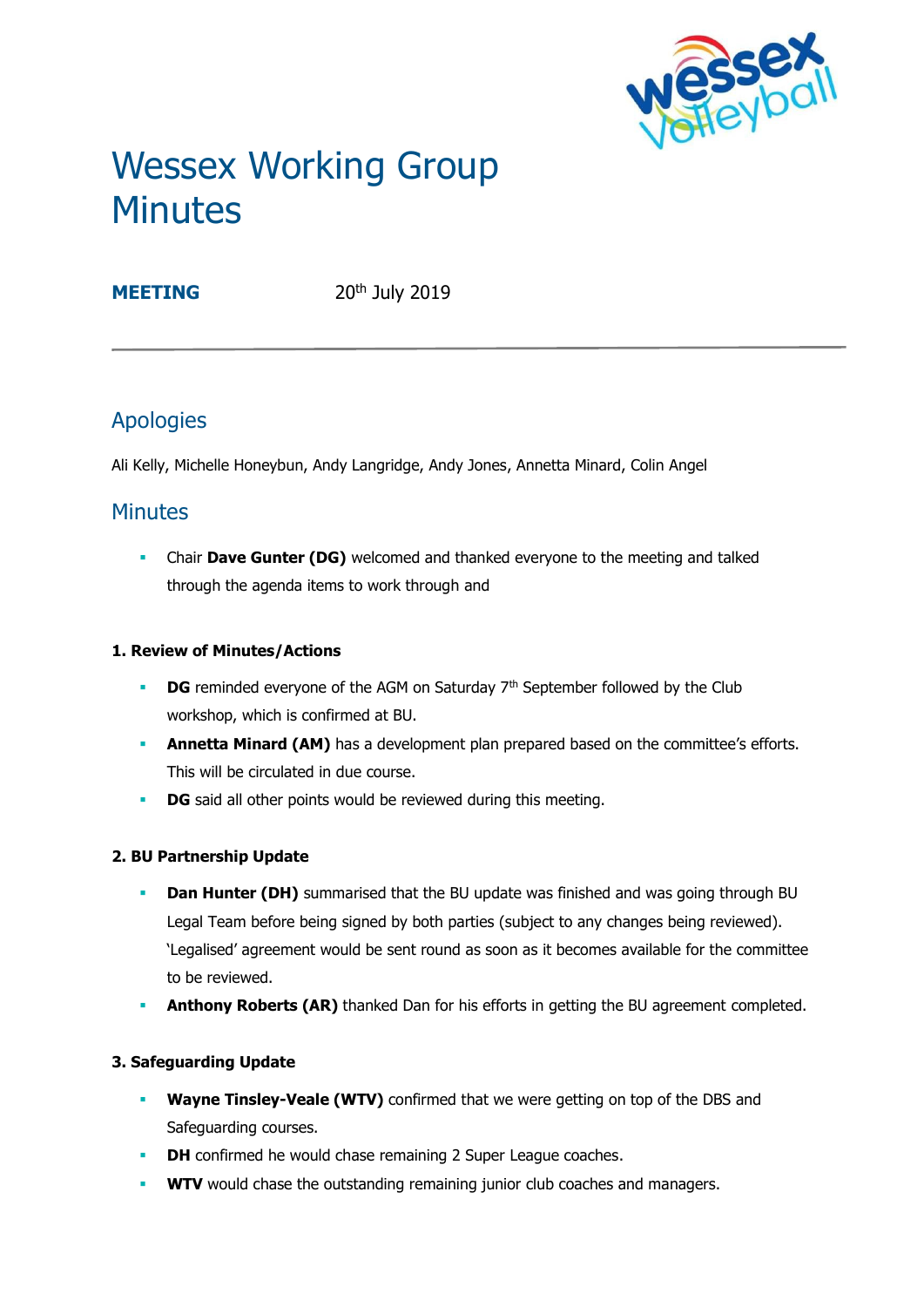#### **4. Finance Update / Membership & Fees for 2019/2020**

- **DG** wanted to recognise the fantastic job that Peter Lambert has done in the transition and that the committee would also like to pass on thanks to Lynn and Geoff for their help during this process
- **PL** ran through the summary of the accounts to the committee and summarised the club's accounts up till  $8<sup>th</sup>$  July 2019, including junior beach fees that had been collected. This template will be used moving forward to provide visibility of player payments
- **PL** summarised the financial position of the club and the balance available to the board should they wish to invest or had any concerns moving into the new season.
- **PL** provided and update that the accounts transitioning to the Club Treasurer and mentioned that everything has been completed except the formal account switch, which is being held up by the banking system.
- **Committee agreed junior fees for 1st September 2019 to 31st August 2020 - £20pm for Mini Volleyball (U12s) and £30pm for all Junior Volleyball (U18s).**
- **All members will be required to pay to appropriate fees, the committee will make grants available to junior athletes who may require financial support and liaise with the Mark Pitman trustees if required.**
- **Committee agreed all Local League fees for juniors will be covered as part of their Junior Fee structure**

#### **Actions:**

- **Matt Hunter (MH)** will look at creating a budget and propose a Super League fee structure and what is included / not included.
- **WTV** will look at the creating a budget and propose a W2 League fee structure and what is included / not included.
- **WTV** will also look at the cost of Local League for the 2019/2020 costs to be reviewed.

#### **5. Next Season**

- **DG** mentioned whether coaches have first aid kits available. **Committee agreed to ensure all coaches have a First Aid kit and additional ice packs as required.**
- **Committee was unclear on what balls/carts equipment that the club actually has and we** should take stock of what is available and see if there is any equipment missing.
- **EXED** Committee agreed to buy all club registered coaches a polo top that they can wear **while coaching**
- **Committee agreed all coaches would need to register yearly with Wessex Volleyball Club, including DBS & Safeguarding information and head & assistant coaches would receive a complimentary Volleyball England membership.**
- **DG** mentioned that the storage cupboard at LeAF is broken and that he speak with LeAF to arrange a new one.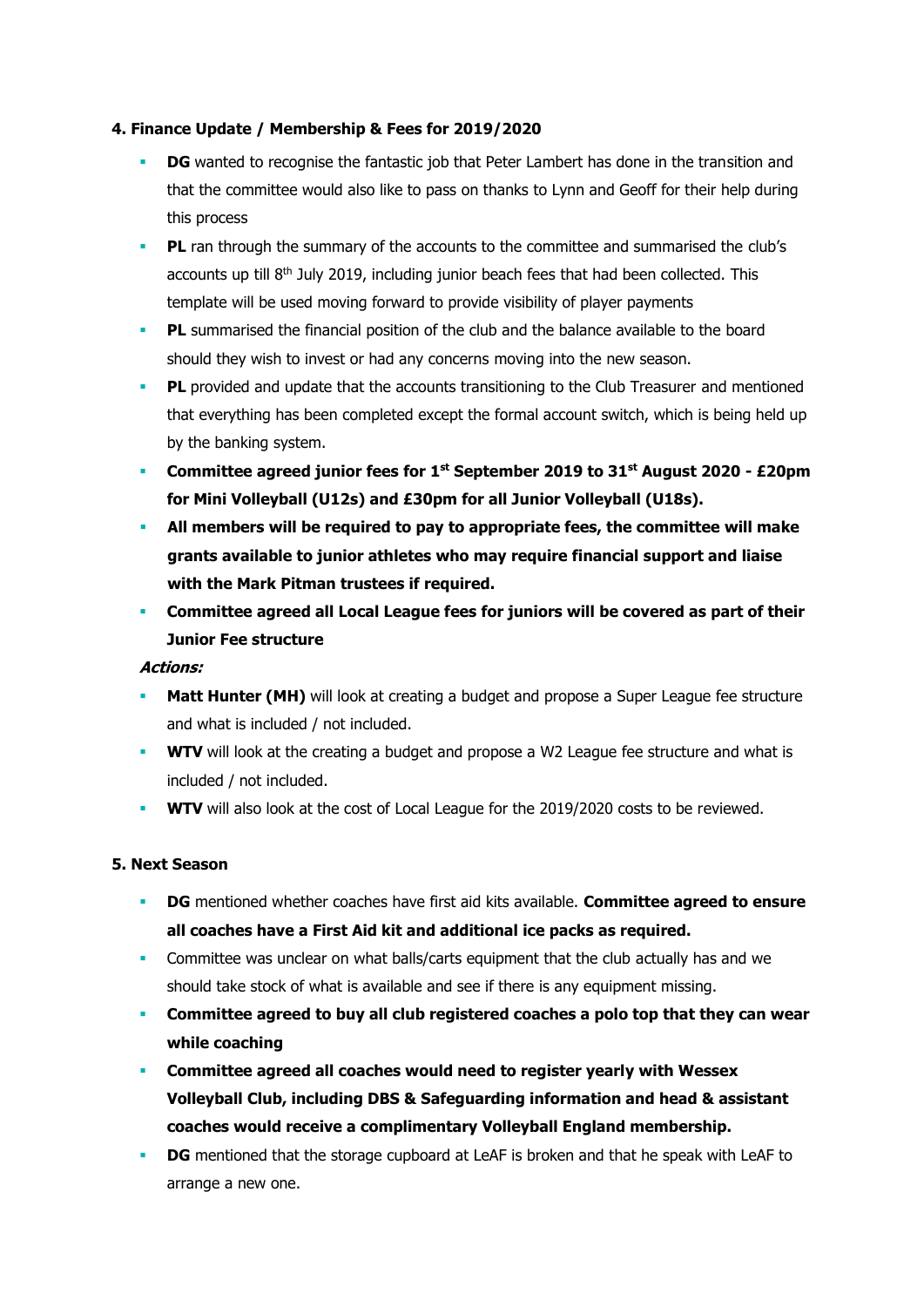- Committee is unclear on what kit the club has, what sets are complete / missing and agreed a stock count should be made to ensure NVL teams are prepared for September and Juniors are prepared for the coming season.
- **MH** discussed with 'Team Stuff' app that was used by the first teams last season and why they used it / benefits / negatives. Agreed that Super League fees will go into the Adults account for next season via the app for collecting payments. W2 will investigate whether it is worth doing it for match fees only.
- **WTV** confirmed that
	- o **Lynn Allen** will do U15 and U16 boys
	- o **Geoff Allen & Anthony Roberts** will do U18 Men
	- o **Andy Jones, Ed Pearce & Matt Hunter** will do Super League Men
	- o **Dave Gunter & Wayne Tinsley-Veale** will do U15 and U16 Girls
	- o **Dave Gunter** will do U18 Women
	- o **Dave Gunter & Wayne Tinsley-Veale** will do Women 3
	- o **Wayne Tinsley-Veale & Dave Gunter** will do Women 2
	- o **Ed Pearce & Matt Hunter** will do Super League Women
	- o **Geoff Allen** will run Mini Volleyball with **Dave Gunter** help to build a wider coaching group that will help get them more competition

#### **Actions:**

- **DG** to organise First Aid kits for every coach and check additional ice packs as required.
- **WTV** will do a stock review of the equipment Wessex Volleyball Club has available and review what we may need.
- **MH** to review coach polo top costs and propose design.
- **MH** to see if any first team players want to play local league for additional games.s
- **DH** to create Wessex Volleyball Club coach registration form.
- **DG** to arrange new storage locker to be put in at LeAF
- **AR** will do a stock count for the match kit and advise the committee
- **MH** will look at training tops for the club members
- **DG/WTV** will investigate who from Women 2 can liase with MH to set up the 'Team Stuff' app and see whether they would like to use it to match fees.
- **DH** will plan coaching session slots for 2019/2020 and will discuss when coaches want to start their sessions so that LeAF can be informed what coaches can be available.

#### **6. New Coach Development**

**Roy Pankhurst (RP)** updated that we have a Level 1 (Beginner) coaching course on 31<sup>st</sup> August at BU and 5<sup>th</sup> October at Parkstone Grammar School to be run by Dave Gunter. Cost £150.